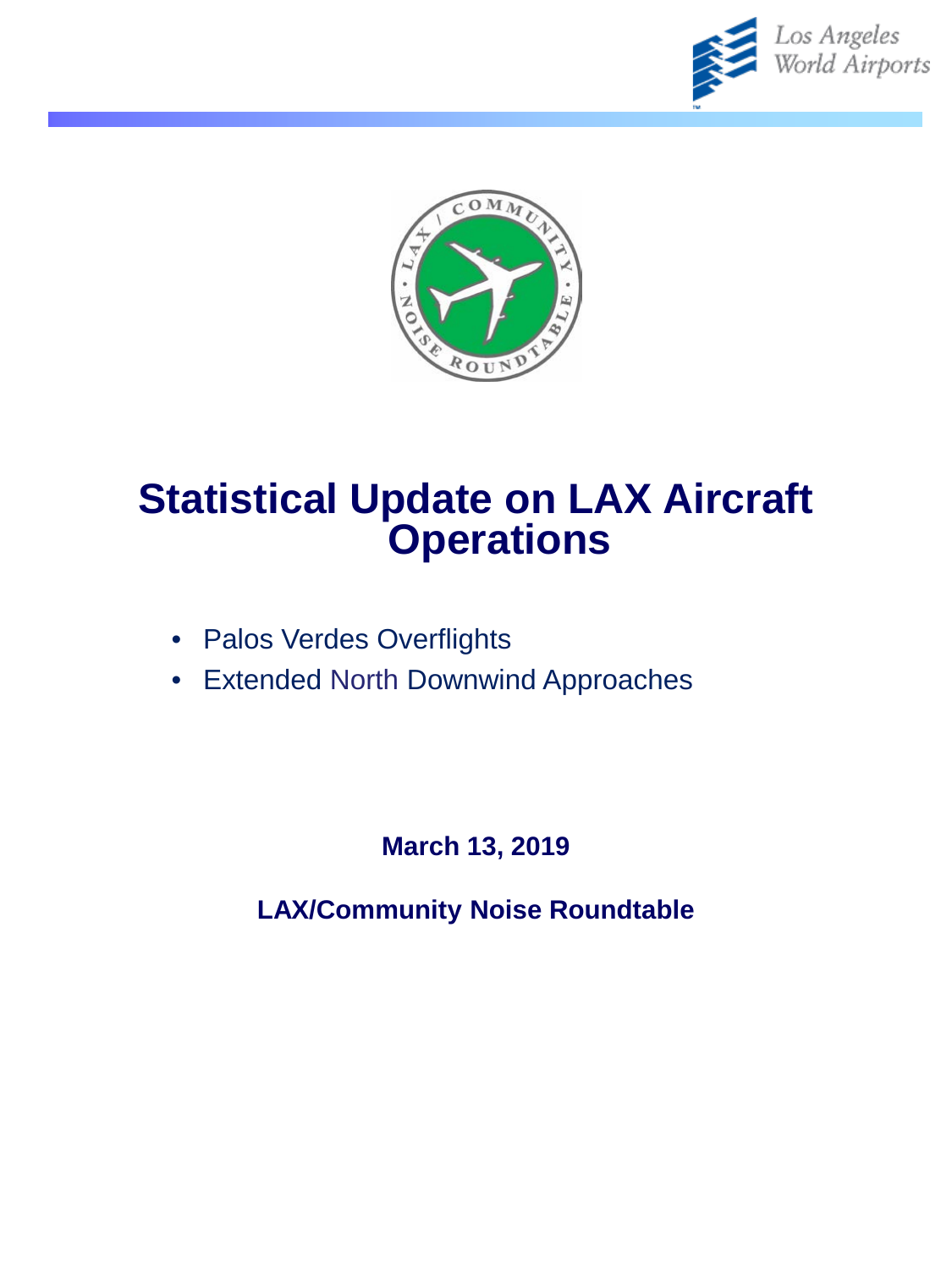### Palos Verdes Peninsula – Turboprop Overflights

The graphs below show statistics of southbound turboprop aircraft that depart from LAX and fly over the Palos Verdes Peninsula, following an established FAA departure route.

**Note:** Note: Prior to SkyWest's fleet mix change (turboprop to jet aircraft) in early 2015, the number of southbound turboprop departures was about 800 per month, with around 300 aircraft flying over the PV Peninsula.

#### Sample Turboprop Departure Flight Track

LAXT

 $10 \, \text{mi}$ 



 $\overline{N}$ 







Arrivals Departures Overflights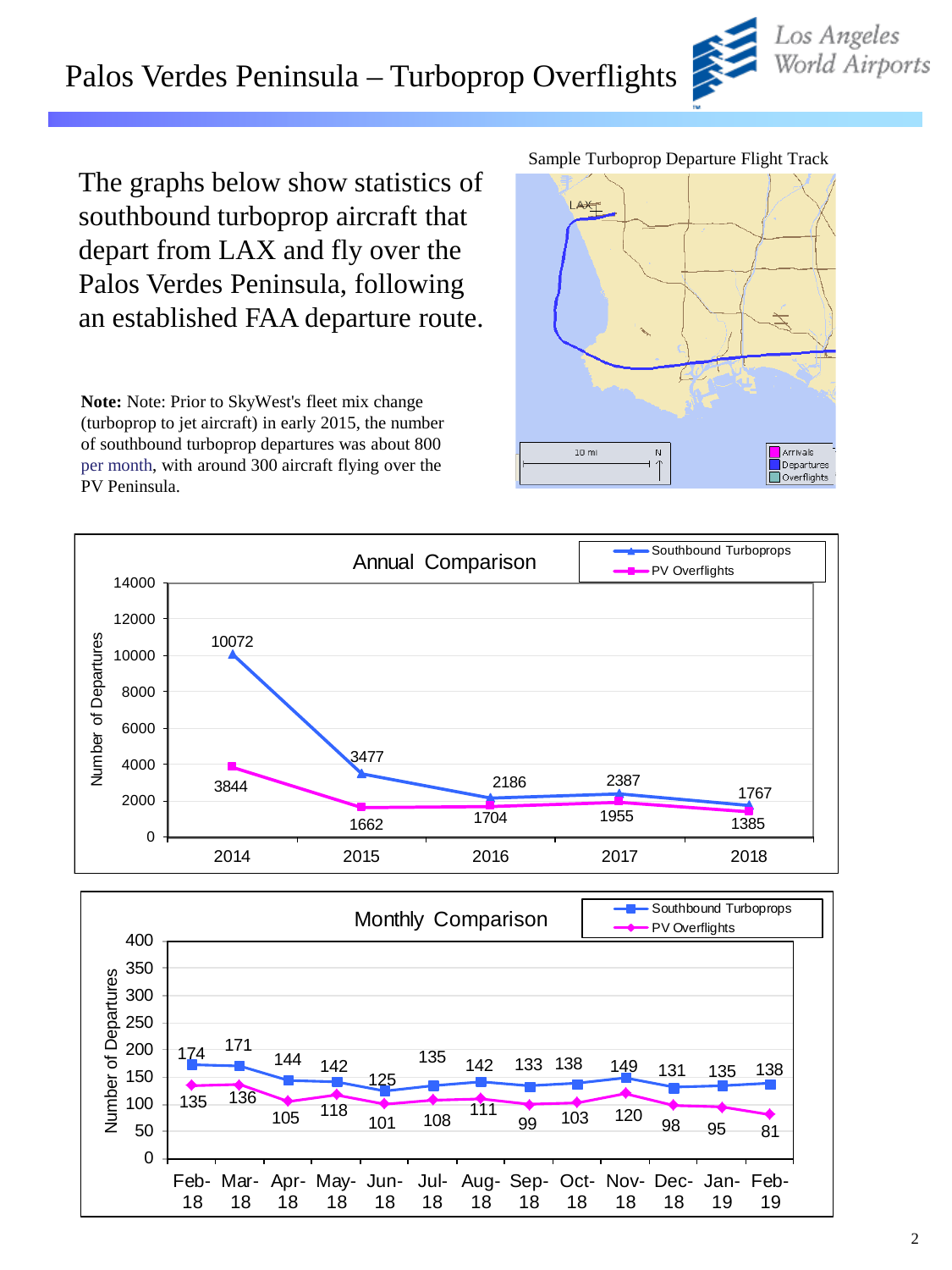



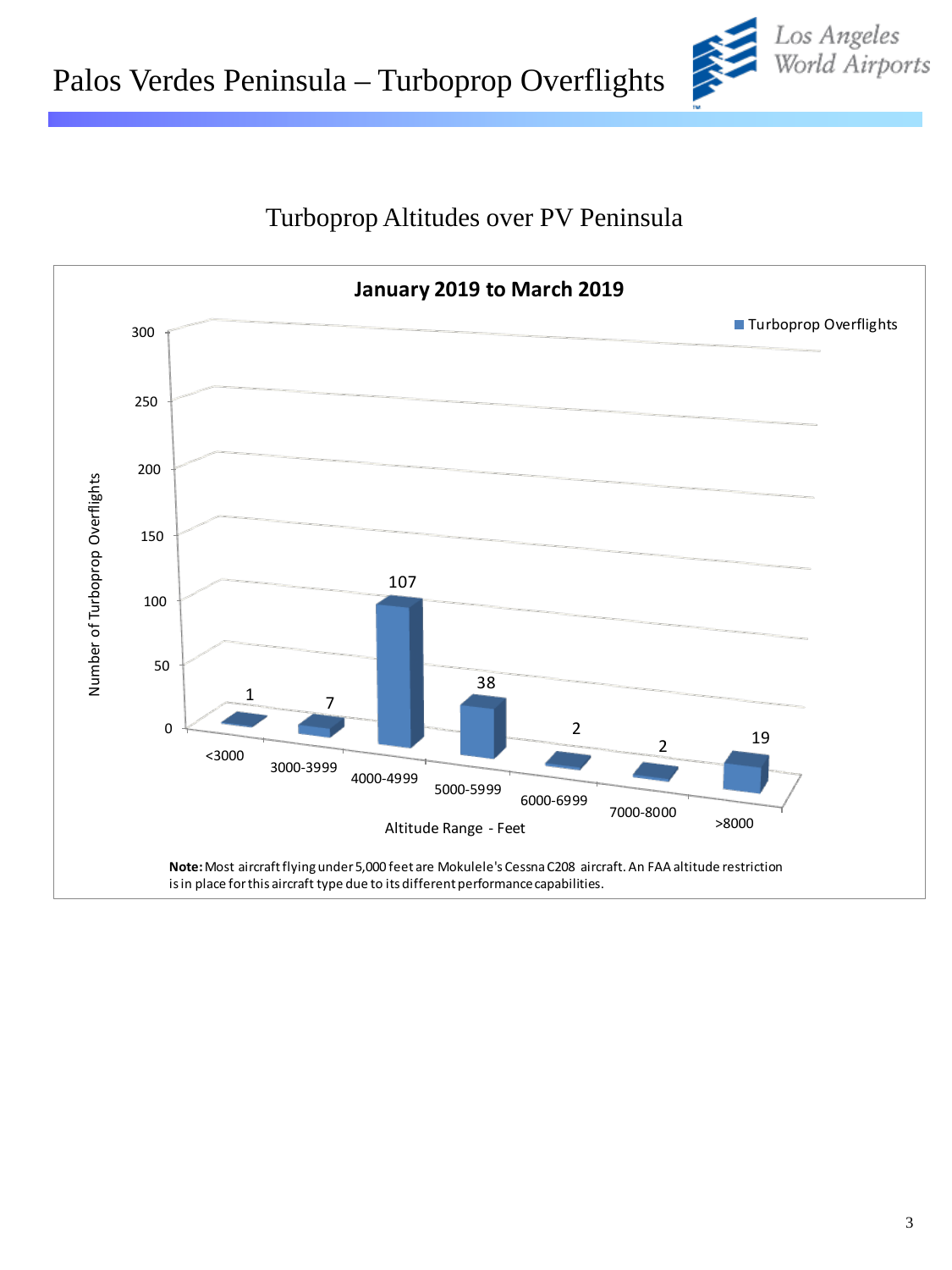

The graphs below show the total number of jets turning south upon departure from LAX and the number of those departures that fly over the Palos Verdes Peninsula.

Sample Jet Departure Flight Track Over PV Peninsula





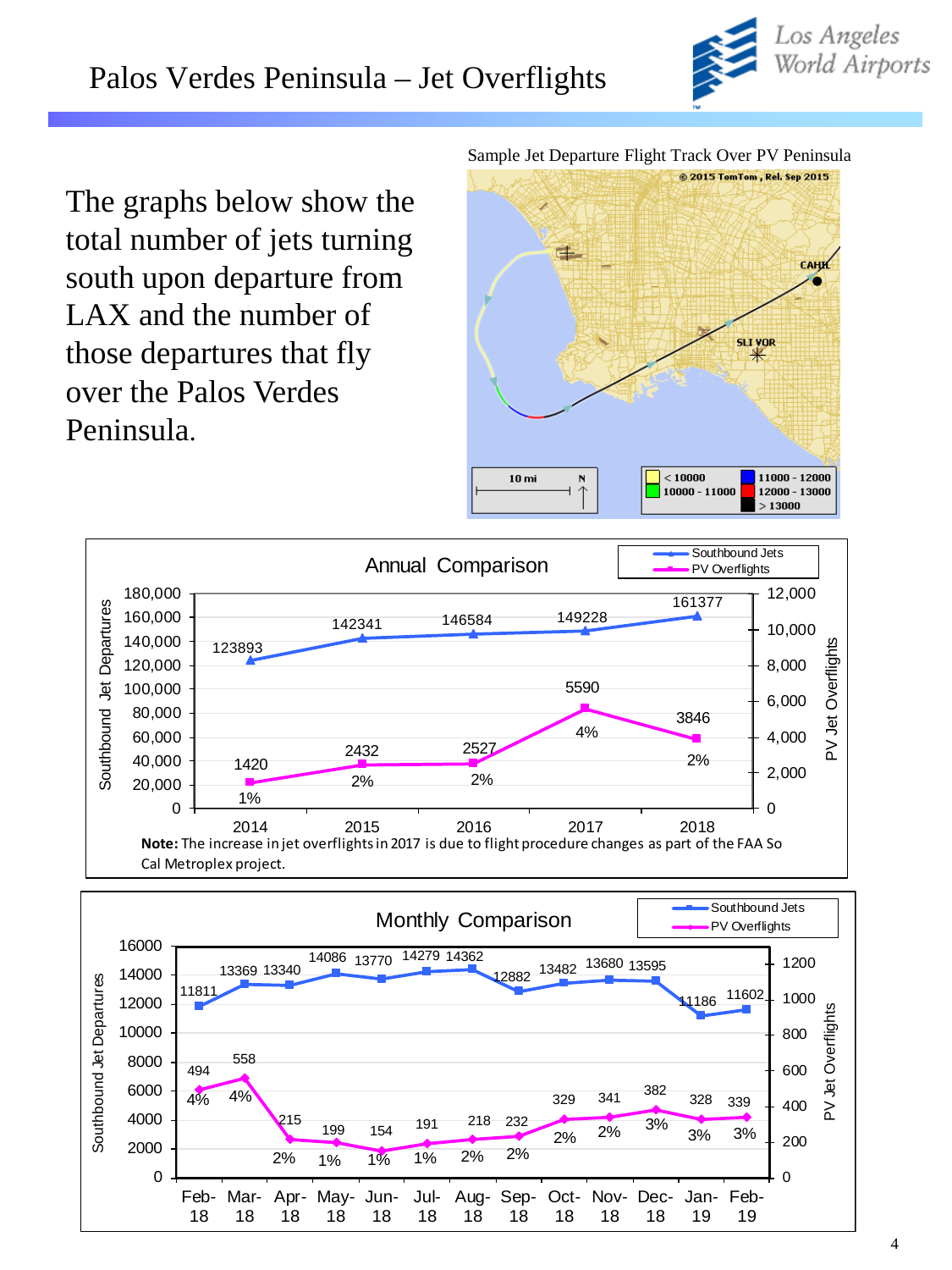



### Jet Altitudes over PV Peninsula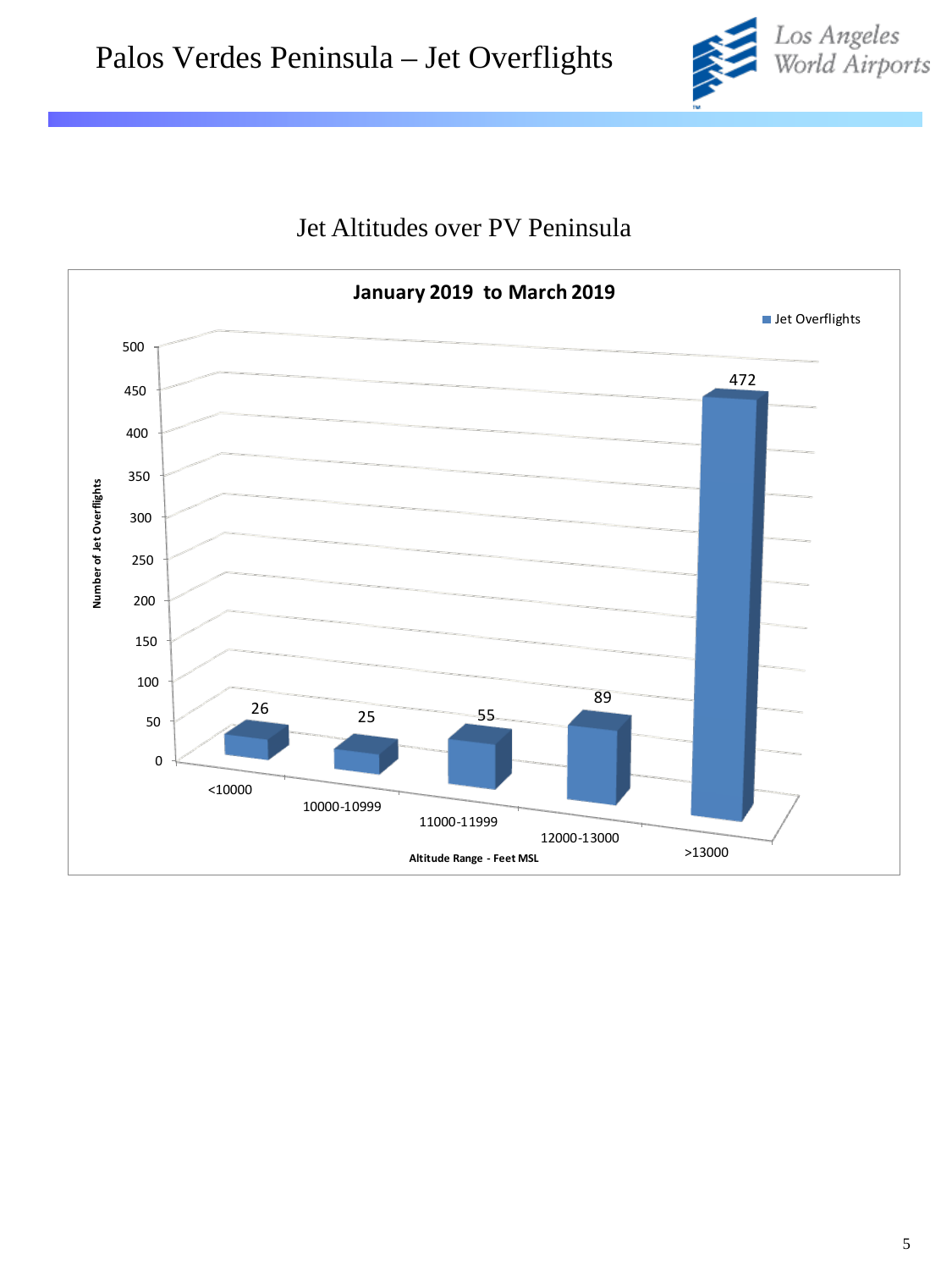

The graphs below show data related to aircraft on the extended north downwind arrival route that fly over Monterey Park.